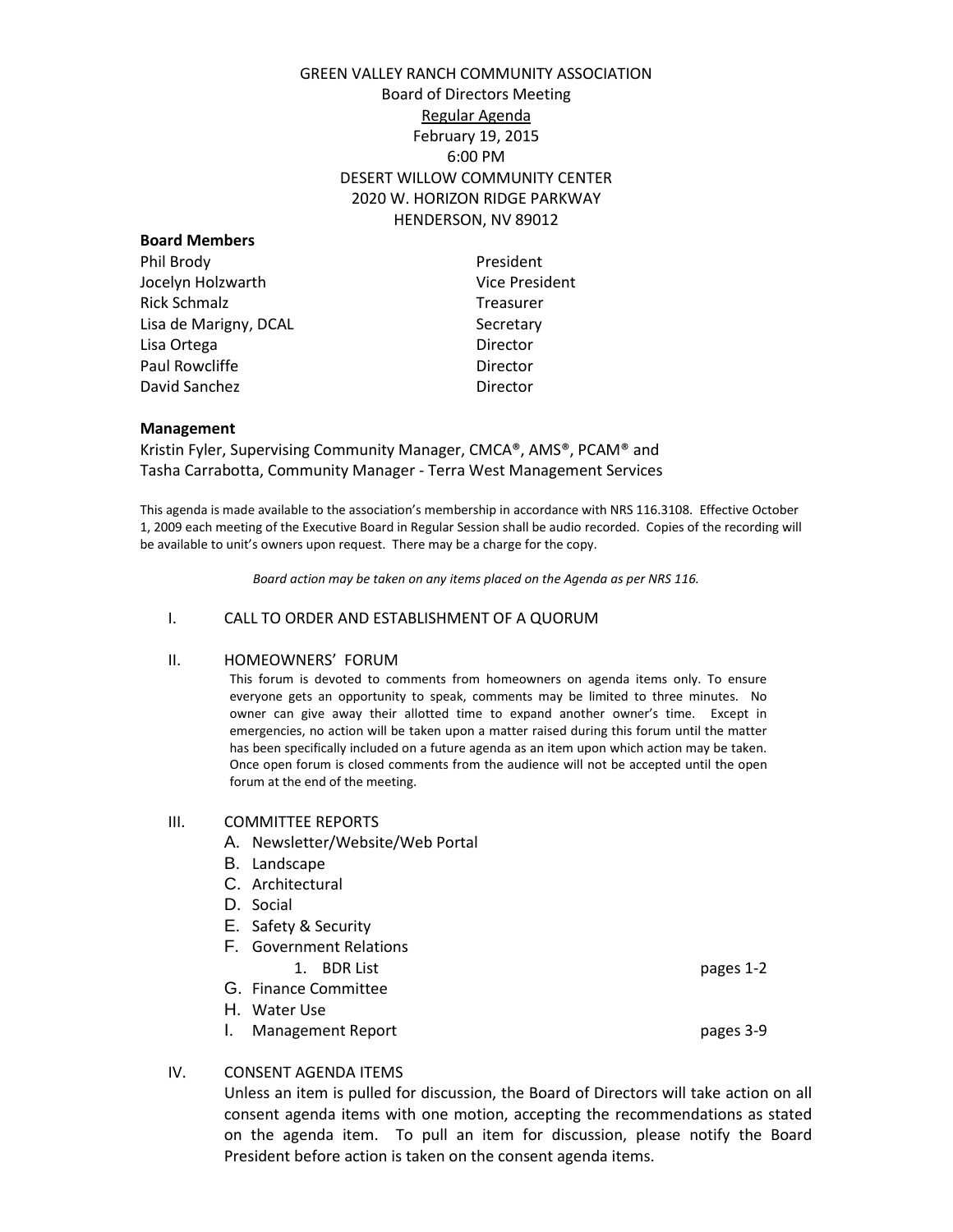|     |                                                                                                                                                            | A. Approval of Minutes - January 15, 2015<br>B. Approval of Organizational Minutes - December 11, 2014<br>C. 2015 Approved Landscape Proposals Report<br>D. Acceptance of Financials - December 2014 | pages 10-17<br>pages 18-20<br>page 21<br>pages 22-143 |
|-----|------------------------------------------------------------------------------------------------------------------------------------------------------------|------------------------------------------------------------------------------------------------------------------------------------------------------------------------------------------------------|-------------------------------------------------------|
|     |                                                                                                                                                            | E. Review of Litigation Disclosure                                                                                                                                                                   | pages 144-147                                         |
|     |                                                                                                                                                            | F. Next Meeting - March 19, 2015                                                                                                                                                                     |                                                       |
|     |                                                                                                                                                            | G. Annual Calendar                                                                                                                                                                                   | pages 148-149                                         |
|     |                                                                                                                                                            | H. Priorities/Goals                                                                                                                                                                                  | pages 150                                             |
|     | L.                                                                                                                                                         | Reserve Expense Report                                                                                                                                                                               | pages 151-153                                         |
|     |                                                                                                                                                            | J. 2014 Reserve Projects moved to 2015                                                                                                                                                               | page 154                                              |
|     |                                                                                                                                                            | K. 2015 Pending Reserve Projects                                                                                                                                                                     | page 155                                              |
|     |                                                                                                                                                            | L. 2016 Reserve Projects                                                                                                                                                                             | page 156                                              |
|     |                                                                                                                                                            |                                                                                                                                                                                                      |                                                       |
| V.  |                                                                                                                                                            | <b>FINANCIAL</b>                                                                                                                                                                                     |                                                       |
|     |                                                                                                                                                            | A. Treasurers Report                                                                                                                                                                                 | pages 157-159                                         |
| VI. |                                                                                                                                                            | UNFINISHED BUSINESS                                                                                                                                                                                  |                                                       |
|     |                                                                                                                                                            | A. Workshops - Motion/Discuss/Review to schedule workshops for collection                                                                                                                            |                                                       |
|     |                                                                                                                                                            | policy, management RFP, Meeting Madness and new homeowner orientation<br>(Management) -                                                                                                              |                                                       |
|     |                                                                                                                                                            | 1.<br><b>Management RFP</b>                                                                                                                                                                          |                                                       |
|     |                                                                                                                                                            | <b>Meeting Madness</b><br>2.                                                                                                                                                                         |                                                       |
|     |                                                                                                                                                            | New Homeowner Orientation<br>3.                                                                                                                                                                      |                                                       |
|     |                                                                                                                                                            | B. GIS Mapping-Motion/Discuss/Review to approval of GIS mapping (Board)                                                                                                                              |                                                       |
|     |                                                                                                                                                            |                                                                                                                                                                                                      | page 160                                              |
|     |                                                                                                                                                            | 1. Water & Environment Tech. - \$44,840                                                                                                                                                              | pages 161-199                                         |
|     |                                                                                                                                                            | Cortex Globus - \$38,497.68<br>2.                                                                                                                                                                    | pages 200-212                                         |
|     |                                                                                                                                                            | Not in the 2015 Budget - when bids are open and if the board decides<br>3.                                                                                                                           |                                                       |
|     |                                                                                                                                                            | to continue it is to be paid out of Operating, it may be over budget                                                                                                                                 |                                                       |
|     | C. Website and Newsletter RFP - Motion/Discuss/Review to open sealed bids and                                                                              |                                                                                                                                                                                                      |                                                       |
|     |                                                                                                                                                            | possible approval for website and newsletter contract (Sandrock)                                                                                                                                     |                                                       |
|     |                                                                                                                                                            |                                                                                                                                                                                                      | page 213                                              |
|     |                                                                                                                                                            | D. Survey of residents - Motion/Discuss/Review to open bids and possible                                                                                                                             |                                                       |
|     |                                                                                                                                                            | approval for company to do a survey of residents (Schmalz) page 214                                                                                                                                  |                                                       |
|     |                                                                                                                                                            | To be paid out of Operating<br>1.                                                                                                                                                                    |                                                       |
|     | E. Installing a safety component for the drop off at the Cozy Hill Park -<br>Motion/Discuss/Review to open bids and possible approval of installation of a |                                                                                                                                                                                                      |                                                       |
|     |                                                                                                                                                            |                                                                                                                                                                                                      |                                                       |
|     |                                                                                                                                                            | component (Management)                                                                                                                                                                               | pages 215                                             |
|     |                                                                                                                                                            | 1. Pending new bids                                                                                                                                                                                  |                                                       |
|     |                                                                                                                                                            | Park Pro - \$3,830<br>2.                                                                                                                                                                             | pages 216-222                                         |
|     |                                                                                                                                                            | Intertex – min \$4,130 with max of \$5,026<br>3.                                                                                                                                                     | pages 223-231                                         |
|     |                                                                                                                                                            | 4. Green Living - \$12,576                                                                                                                                                                           | pages 232-237                                         |
|     |                                                                                                                                                            | 5. To be paid out of Operating, not budgeted for                                                                                                                                                     |                                                       |
|     |                                                                                                                                                            | To be added to the next Reserve Study<br>6.                                                                                                                                                          |                                                       |
|     |                                                                                                                                                            | F. Landscape Maintenance bids - Review/Discuss/Motion to approve landscape<br>maintenance contract, schedule a workshop with the landscape committee,                                                |                                                       |
|     |                                                                                                                                                            |                                                                                                                                                                                                      |                                                       |
|     | interview companies or other for landscape maintenance contract (Landscape<br>Committee)                                                                   |                                                                                                                                                                                                      |                                                       |
|     |                                                                                                                                                            |                                                                                                                                                                                                      |                                                       |
|     |                                                                                                                                                            | 1.<br>Spreadsheet                                                                                                                                                                                    | pages 238-239                                         |
|     |                                                                                                                                                            | Schedule<br>2.                                                                                                                                                                                       | page 240                                              |
|     |                                                                                                                                                            | Recommendation for Landscape Committee<br>3.                                                                                                                                                         | page 241                                              |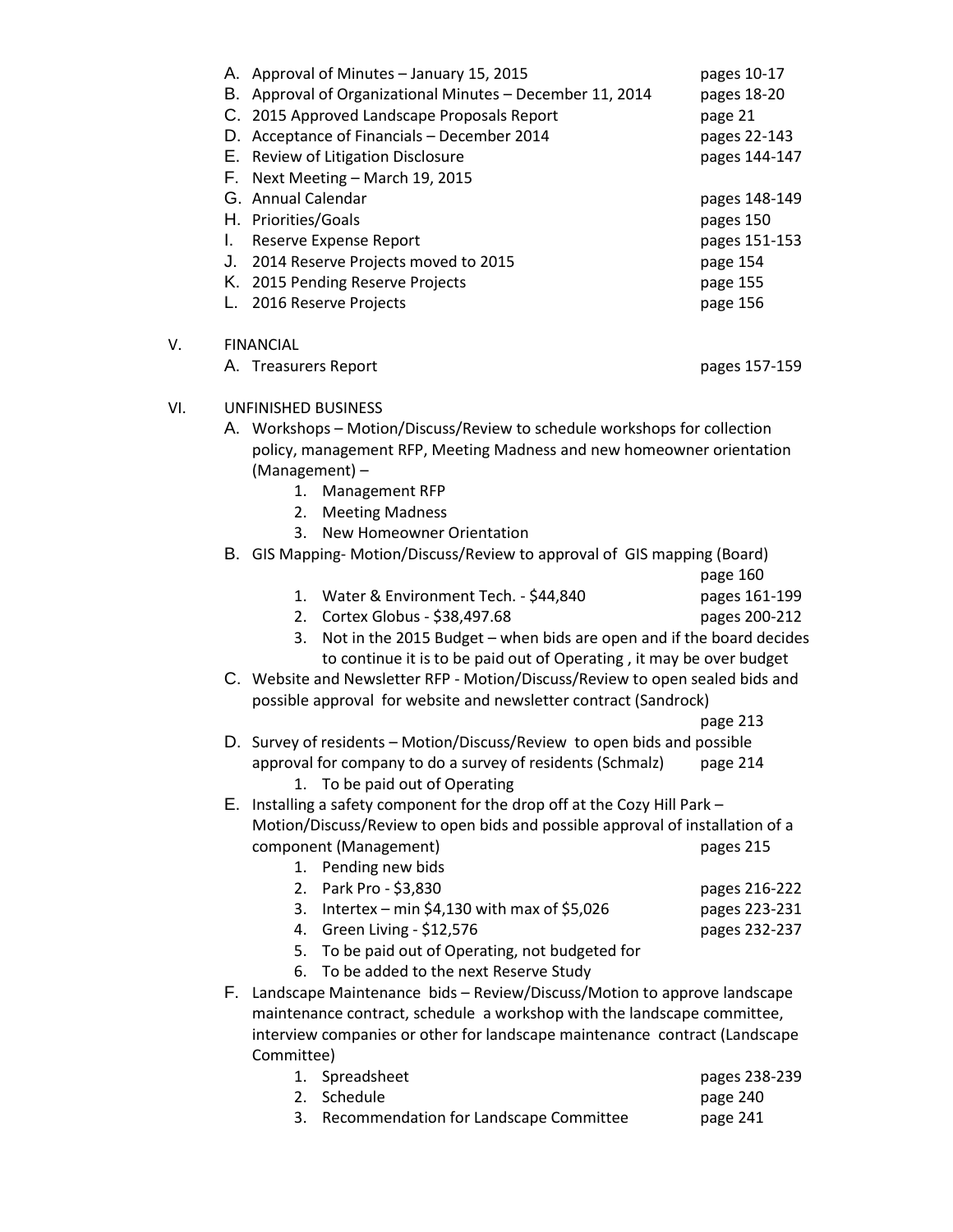G. Tree Maintenance bids – Review/Discuss/Motion to approve tree contract, maintenance schedule a workshop with the landscape committee, interview companies or other for tree maintenance contract (Landscape Committee)

| 1. Spreadsheet                            | page 242 |
|-------------------------------------------|----------|
| 2. Schedule                               | page 243 |
| 3. Recommendation for Landscape Committee | page 244 |

## VII. NEW BUSINESS

A. Appointment of new member to the Security & Safety Committee – Motion/Discuss/Review to appointment of new member to the security and safety committee (Management) and page 245

B. Renewal of Insurance – Review/Discuss/Motion to approve the renewal of the Liability/Property/Fid/B&M, Umbrella and Directors and Officers

pages 246-248

- C. RFP from recommendation from HCI for monument areas on the raised circular planters – Review/Discuss/Motion to approve the RFP per recommendations from HCI (Landscape Committee) pages 249-250
	- 1. All landscape committee members agreed to bid all options out
- D. Architectural and Water Use Committee Charter Motion/Discuss/Review to approve the Architectural and Water Use Committee Charter (Board)

### pages 251-252

- E. Bella Vista wall/fence Review/Discuss/Motion of the ownership of the wall, maintenance of the wall and open sealed bids with the possible approval of repairing the area (Sub Association)
	- 1. Photos pages 253-257
		-
	- 2. Bella Vista's CC&Rs and maps pages 258-291
- F. Additional funds for HCI Review/Discuss/Motion to approve funds for the consultant HCI (Ortega) pages 292-293
- G. Wrought Iron Repair and Painting Phase 1 through 3 Review/Discuss/Motion to approve the RFP for the wrought iron repair and paint for Phase 1 through 3 (Holzwarth) pages 294-299
	- 1. Reserve Item for 2015
- H. Wall Repair and Paint Phase II RFP Review/Discuss/Motion to approve the RFP for the wall repair and paint phase II (Holzwarth) pages 300-302 1. Reserve Item for 2015
- I. Emergency Corridor Sidewalk from Paseo Verde to Bluebell Point Review/Discuss/Motion to approve the RFP for the emergency corridor sidewalk from Paseo Verde and Bluebell Point (Schmalz) pages 303-308
	- 1. Not budget for Operating expense
- J. Enclave pre-approved color scheme Review/Discuss/Motion to approve that the Enclave pre-approve color scheme is a mandated for all color palettes (Sub Association) page 309
- K. Replacement of two backflow devices Review/Discuss/Motion to approve the replacement of two backflow devices (Management) pages 310-311
	- 1. Reserve Item
	- 2. 2 need repairs but backflow devices are either from 1997 or 2003
- L. Landscaping and/or Holiday Decoration contest Review/Discuss/Motion to approve the concept and have social and/or management to come up with the process and award (Social)
- VIII. INFORMATIONAL/UPDATES
	- A. Asphalting the trail across from Friendship Park Update
	- B. Return Mail